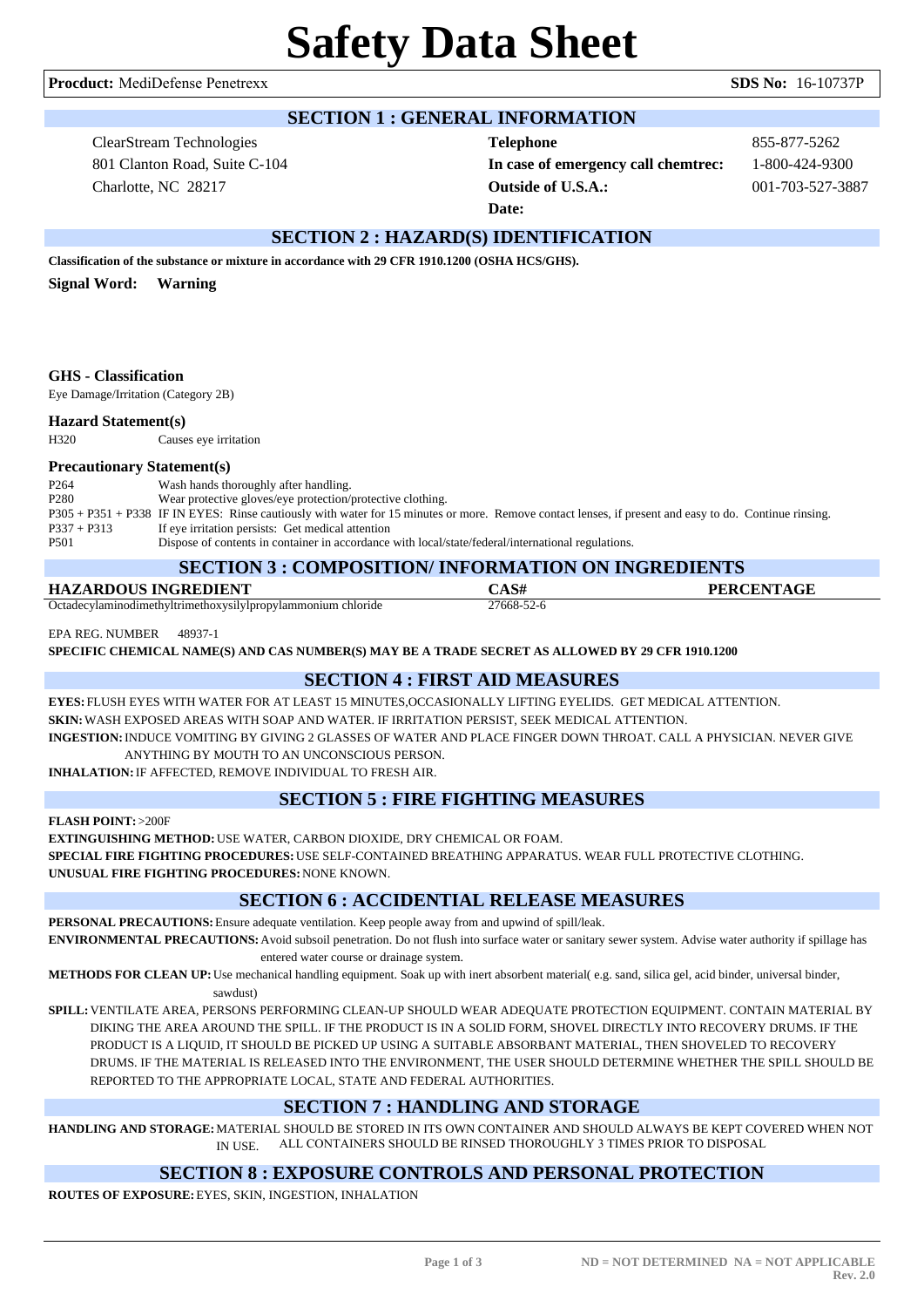#### **Procduct:** MediDefense Penetrexx **SDS No:** 16-10737P

#### **SYMPTOMS OR ACUTE HEALTH HAZARDS**

**EYES:**CAUSES EYE IRRITATION.

**SKIN:**MAY CAUSE IRRITATION.

**INGESTION:**MAY CAUSE GASTROINTESTINAL IRRITATION.

**INHALATION:**MAY CAUSE IRRITATION OF NOSE, THROAT AND UPPER RESPIRATORY TRACT.

**RESPIRATORY PROTECTION:**IF NEEDED, USE A NIOSH APPROVED RESPIRATOR.

**VENTILATION:**USE SUFFICIENT MECHANICAL(GENERAL)OR LOCAL EXHAUST.

**PROTECTIVE EQUIPMENT:**GLOVES, APRON, GOGGLES

**WORK/ HYGIENIC PRACTICES:**AS WITH ALL INDUSTRIAL CHEMICALS, CARE SHOULD BE TAKEN TO AVOID CONTACT WITH EYES, SKIN, AND CLOTHING. HANDS AND UNPROTECTED SKIN SHOULD BE THOROUGHLY WASHED AND CONTAMINATED CLOTHING SHOULD BE CHANGED PRIOR TO ANY DIRECT PERSONAL CONTACT. ALL EXPOSED CLOTHING SHOULD BE LAUNDERED PER NORMAL CARE INSTRUCTIONS BEFORE REUSE

| <b>TAXZI</b><br>н.<br>$\mathbf{w}$<br><br>LAI                            | <b>ATTITLE</b> |
|--------------------------------------------------------------------------|----------------|
| Octade<br>viaminodimethyltrimetho<br>chloride<br>hoxysilvipropylammonium | N.D.           |

EPA REG. NUMBER 48937-1

| <b>SECTION 9: PHYSICAL AND CHEMICAL PROPERTIES</b>     |                               |                                   |                |  |  |
|--------------------------------------------------------|-------------------------------|-----------------------------------|----------------|--|--|
| PH:                                                    | $4.0 - 6.0$ AS IS             | <b>Evaporation Rate:</b>          | <b>NO DATA</b> |  |  |
| <b>SOLUBILITY:</b>                                     | <b>SOLUBLE IN WATER</b>       | <b>Vapor Pressure:</b>            | NO DATA        |  |  |
|                                                        |                               | <b>Vapor Density:</b>             | <b>NO DATA</b> |  |  |
| <b>APPEARANCE:</b>                                     | <b>CLEAR COLORLESS LIQUID</b> | <b>Auto Ignition Temperature:</b> | <b>NA</b>      |  |  |
| Bod:                                                   | NO DATA                       | LEL                               | NA             |  |  |
| Cod:                                                   | NO DATA                       | UEL:                              | NA             |  |  |
| Odor:                                                  | <b>MILD</b>                   | VOC:                              | <b>NO DATA</b> |  |  |
|                                                        | NO DATA                       | <b>FlashPoint:</b>                | >200F          |  |  |
| <b>MeltingPoint:</b>                                   | NO DATA                       | <b>BoilingPoint:</b>              | <b>NO DATA</b> |  |  |
| <b>SPECIFIC GRAVITY: 0.975-1.025</b><br>OdorThreshold: |                               |                                   |                |  |  |

### **SECTION 10 : STABILITY AND REACTIVITY**

#### **STABILITY:** STABLE **HAZARDOUS POLYMERIZATION:**WILL NOT OCCUR **DECOMPOSITION PRODUCTS:**CARBON OXIDES **CONDITIONS AND MATERIALS TO AVOID:** STRONG OXIDIZING AGENTS

## **SECTION 11 : TOXICOLOGICAL INFORMATION**

**ACUTE TOXICITY:**NO DATA **Chronic Toxicity:**NO DATA **Carcinogenicity:**NONE **Target Organ Effects:**NO DATA

**This product has not yet been tested. The information is dervied from the properties of the individual components.**

## **SECTION 12 : ECOLOGICAL INFORMATION**

**Ecotoxicity:**NO DATA **Persistence Degradability:**NO DATA **Bioaccumulation:**NO DATA **Mobility:**NO DATA **This product has not yet been tested. The information is dervied from the properties of the individual components.**

## **SECTION 13 : DISPOSAL CONSIDERATIONS**

Disposal of this product should be made in accordance with federal state and local regulations.

# **SECTION 14 : TRANSPORT INFORMATION**

**TRANSPORTATION:**NOT REGULATED BY D.O.T.

# **SECTION 15 : REGULATORY DATA**

**TITLE III-SARA:**THE FOLLOWING DATA IS BEING SUPPLIED IN COMPLIANCE WITH TITLE III SUPERFUND AMENDMENTS AND

REAUTHORIZATION ACT (SARA) PART 313 AND 40 CFR 372

THIS PRODUCT DOES NOT CONTAIN ANY CHEMICALS FOUND ON THE SARA LIST IN 40 CFR 372.

**CALIFORNIA PROPOSITION 65:**CONTAINS NO MATERIALS KNOWN TO BE ON THE CALIFORNIA PROPOSITION 65 LIST.

**Listed on the following inventories:**TSCA

## **SECTION 16 : OTHER INFORMATION**

**Large Spill:**NA **Fire:**NA